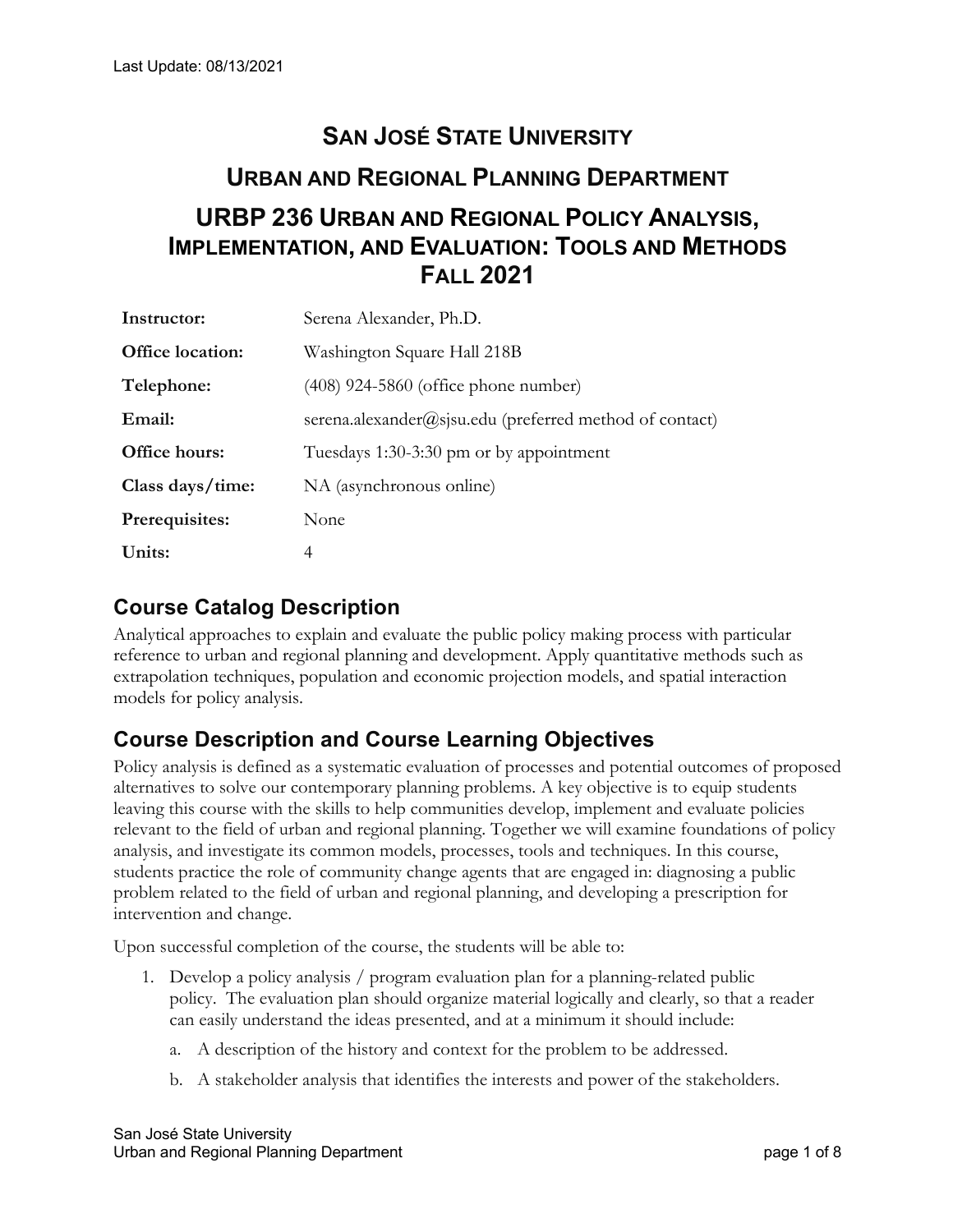- c. A description of the criteria to be used in the evaluation and justification of why they were chosen.
- d. A discussion of the data needs and sources for acquiring that data.
- e. A description of the policy or program options to be evaluated.
- f. A description of the analytical methods to be used.
- g. Final recommendations.
- 2. Communicate the policy analysis / program evaluation plan to the general public with the help of clear, accurate and compelling text and graphics in documents and oral presentations.
- benefit analysis. 3. Apply policy analysis / program evaluation tools such as fiscal impact analysis and cost-
- 4. Construct and apply the quantitative tools for:
	- a. Extrapolating data
	- b. Projecting population and employment data
- alternatives can negatively or positively impact sustainability. 5. Evaluate the environmental impacts of policy decisions and describe how different policy
- impact growth and change. 6. Evaluate the economic impacts of policy decisions and describe how economic factors can
- racial and ethnic injustices in our communities. 7. Evaluate the equity implications of policy decisions, and develop strategies to address the
- 8. Analyze economic values, ethics and other contextual variables potentially impacting policy development, decisions and/or implementation.
- influence the future. 9. Describe and explain how the methods of analysis covered in this course can be used to
- 10. Plan for policy implementation, monitoring, and evaluation.

# **Planning Accreditation Board (PAB) Knowledge Components**

This course partially covers the following PAB Knowledge Components: 1d, 1e, 2a, 2b, 2c, 2d, 2e, 2f, 3b, 3c, 3d, and 3e. A complete list of the PAB Knowledge Components can be found at <https://www.sjsu.edu/urbanplanning/courses/pabknowledge.html>

# **Course Format**

 This course adopts an online asynchronous format. Students are expected to complete assigned readings, assignments, and other graded activities asynchronously.

This 4-unit course has a community engagement component which accounts for 25% of the grade. Assignments 3, which account for 25% of the grade, is designed to meet this requirement. The goal is to provide the students with opportunities to integrate theory and practice, and to get involved in real-life planning processes. The students will engage with local organizations and/or members of the community through participation in and/or observation of planning related activities. Then, the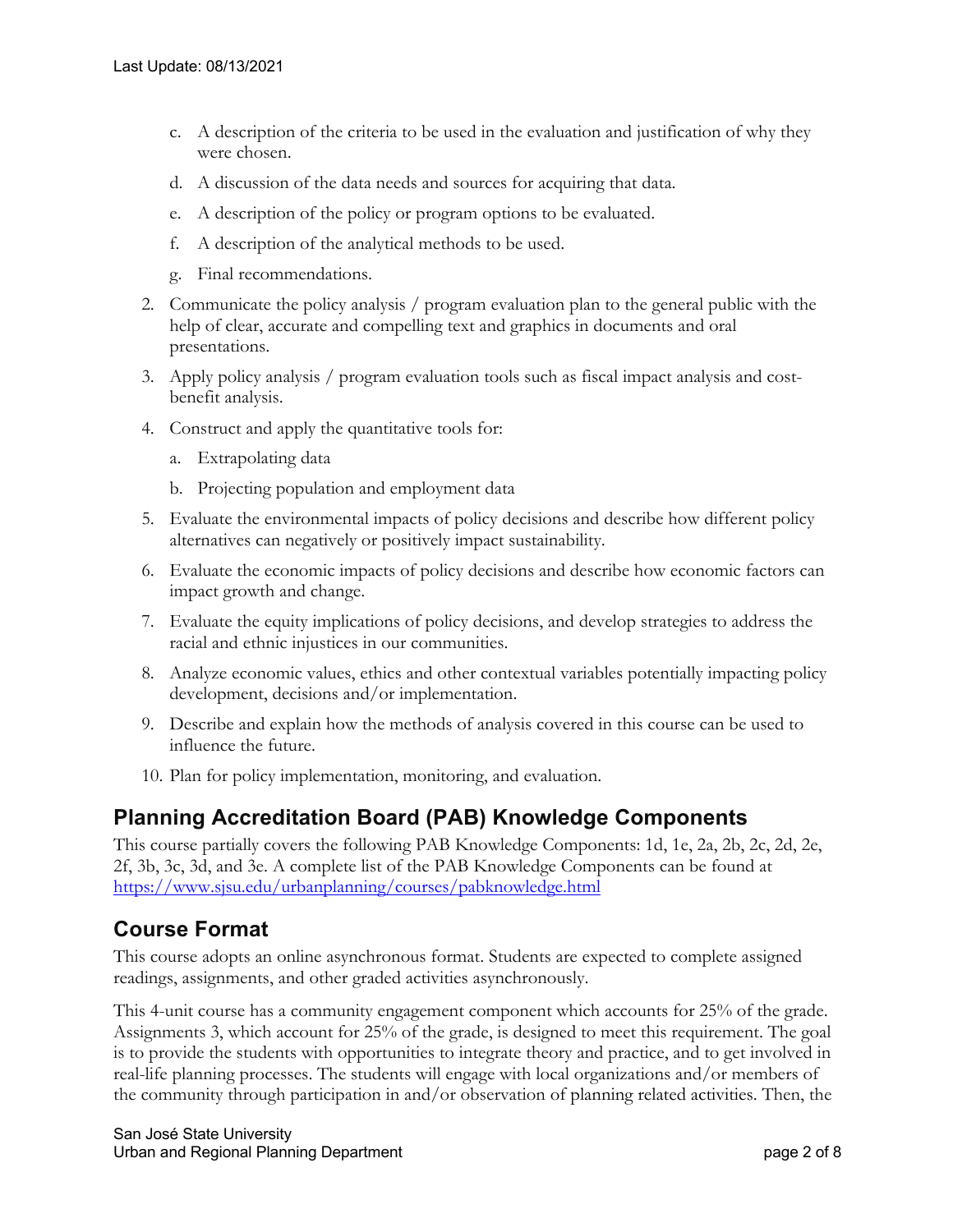report and sharing their findings and experiences through a discussion activity. For the 1-unit engagement unit activity assignments. students will reflect on what they learned through engagements with the community by writing a engagement activity, the instructor will spend an additional 15 hours per semester on activities such as: designing the engagement unit activities and the related assignments, coordinating with community partners to implement the activities, advising students as needed, and grading the

# **Required and Recommended Course Texts**

#### **Required**

 Meltzer, Rachel, and Alex Schwartz. *Policy analysis as problem solving: A flexible and evidence-based*  (Mobipocket); ISBN 9781138630161 (hardback); ISBN 9781138630178 (pbk.) Price: Buy e- Textbook online for \$44.99 on Amazon. Buy used for around \$48 from various online sellers or buy new for \$51.11 from various Amazon sellers.) *framework*. 1<sup>st</sup> ed. New York: Taylor and Francis, 2019. (ISBN 9781315209678 (Master eBook); ISBN 9781351807364 (Web pdf); ISBN 9781351807357 (ePub); ISBN 9781351807340

 Additional readings from academic journals, agency reports and other sources may also be used to supplement the course book. Further details will be communicated with the students through e-mail and/or Canvas.

Recommended

- from various online sellers or rent e-Textbook for \$38.46 on Amazon.) This book is also Patton, Carl V., David S. Sawicki, and Jennifer Clark. *Basic Methods of Policy Analysis and Planning*. 3rd ed. New York: Routledge, 2016. (IBSN-13: 978-1138463219. Price: Buy used for around \$55 available at SJSU Library.
- Lejano, Raul P. *Frameworks for policy analysis: Merging text and context.* New York: Routledge, 2006. (ISBN-13: 978-0415952767. Price: Buy used for around \$21 from various online sellers or buy new for \$54.10 on Amazon.)

# **Course Requirements and Assignments**

Your grade for the course will be based on the following assignments and other graded activities:

| Assignments and<br><b>Other Graded Activities</b>   | Due Date(s)            | Percent<br>of   | <b>Course Learning</b><br><b>Objectives Covered</b> |  |  |  |  |
|-----------------------------------------------------|------------------------|-----------------|-----------------------------------------------------|--|--|--|--|
|                                                     |                        | Course<br>Grade |                                                     |  |  |  |  |
| Participation and Engagement                        | NA                     | 10%             | 2b, 2f                                              |  |  |  |  |
| Assignment 1a: Problem diagnosis                    | September 14 (Initial) | $10\%$          | 1d, 2b, 2f, 3d                                      |  |  |  |  |
|                                                     | October 5 (Final)      |                 |                                                     |  |  |  |  |
| Assignment 1b: Peer feedback                        | September 21           | $5\%$           | 2b, 2e, 2f                                          |  |  |  |  |
| Assignment 2: Policy analysis                       | November 16            | 20%             | 1d, 2a, 2b, 2c                                      |  |  |  |  |
| <b>Assignment 3: Engagement Unit Activity (25%)</b> |                        |                 |                                                     |  |  |  |  |
| Assignment 3: Report &<br>Presentations             | November 30            | 25%             | 2a, 2b, 2c, 2e, 2f, 3b                              |  |  |  |  |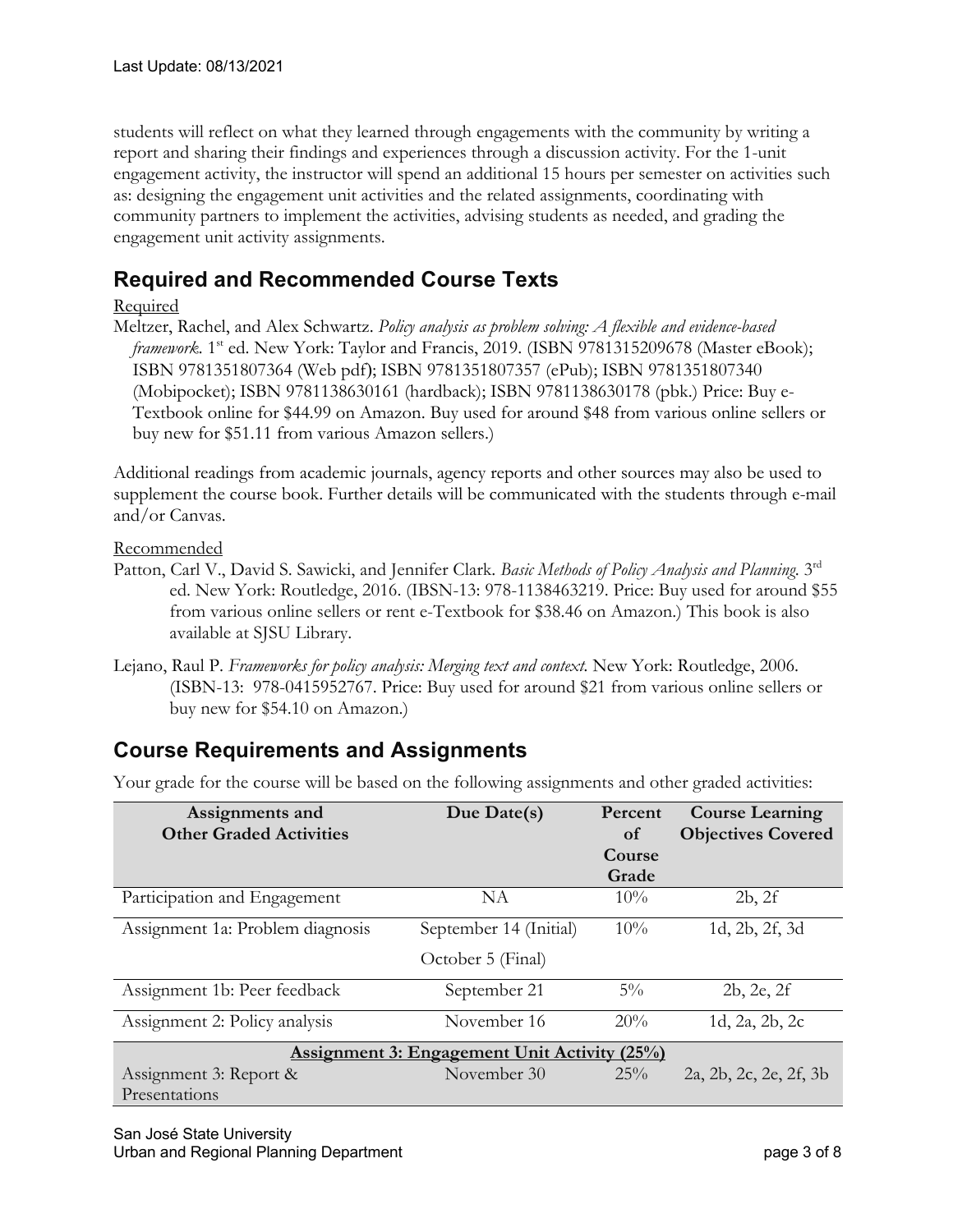| Final Paper: Policy prescription | December 14 | $30\%$ | 1d, 1e, 2a, 2b, 2c, 2d, |
|----------------------------------|-------------|--------|-------------------------|
|                                  |             |        | 2e, 2f, 3b, 3d, 3e      |
|                                  |             |        |                         |

#### **The course includes two major types of assignments: 1) policy analysis (assignments 1a, 1b, 2, and the final policy prescription paper), and community engagement (assignment 3).**

 prescription paper. Assignment 3 entails working with a client, such as a community organization, a to work on their final policy prescription paper one-on-one with their instructor. Additional details on each assignment will be communicated with the students through Canvas, and/or e-mail. Please Students select a policy problem for the first assignment (assignment 1a) and receive feedback from the instructor and their peers during the entire semester to develop the final policy prescription paper. This means that assignments 1a, 1b and 2 are important building blocks of the final policy governmental agency, or a research center, to address a real-world policy problem. Students will receive written comments on each assignment they submit on Canvas and are encouraged to make an appointment during office hours to further discuss their progress. All students will have a chance note that Canvas offers the most updated and detailed information about assignments and other course activities.

# **GWAR**

 grade for the course is higher. **The "Final Paper: Policy Prescription" must be a minimum of**  check with me if you are unclear about these requirements. University Policy S94-7 requires that all graduate students demonstrate competency in written English for advancement to candidacy within a master's program. This course satisfies the GWAR requirement for SJSU. In order to meet the GWAR requirement, you must receive at least a "C" grade on the "Final Paper: Policy Prescription" portion of this course. Students who receive a grade below "C" for this part of the course will not meet the GWAR requirement, even if their overall **3,000 words exclusive of front and back materials, figures, tables, and/or appendices.** Please

## **Grading Information**

 The course grade consists of seven items (i.e. assignments and graded activities) as listed in the table above. For example, "Assignment 2" is 20% of the final grade, and "Participation and Engagement" is 10% of the final grade. This means that "Assignment 2" is worth 20 points toward your final grade, and "Participation and Engagement" is worth 10 points. I add the points for each assignment or graded activity to arrive at the final score for the course. Then, I use the following grading scheme to convert the final score into a letter grade:

```
 
A plus (96 and above) 

A minus (90 to 92) 

B plus (87 to 89) 

B minus (81 to 83) 

C plus (78 to 80) 

C (75 to 77) 

C minus (72 to 74) 

D plus (69 to 71) 
D minus (63 \text{ to } 65)A (93 to 95) 
B (84 to 86) 
D (66 to 68)
```
 San José State University Urban and Regional Planning Department **page 4 of 8** and 9 of 8 and 9 of 8 and 9 of 8 and 9 of 8 and 9 of 8 and 9 of 8 and 9 of 8 and 9 of 8 and 9 of 8 and 9 of 8 and 9 of 8 and 9 of 8 and 9 of 8 and 9 of 8 and 9 of 8 and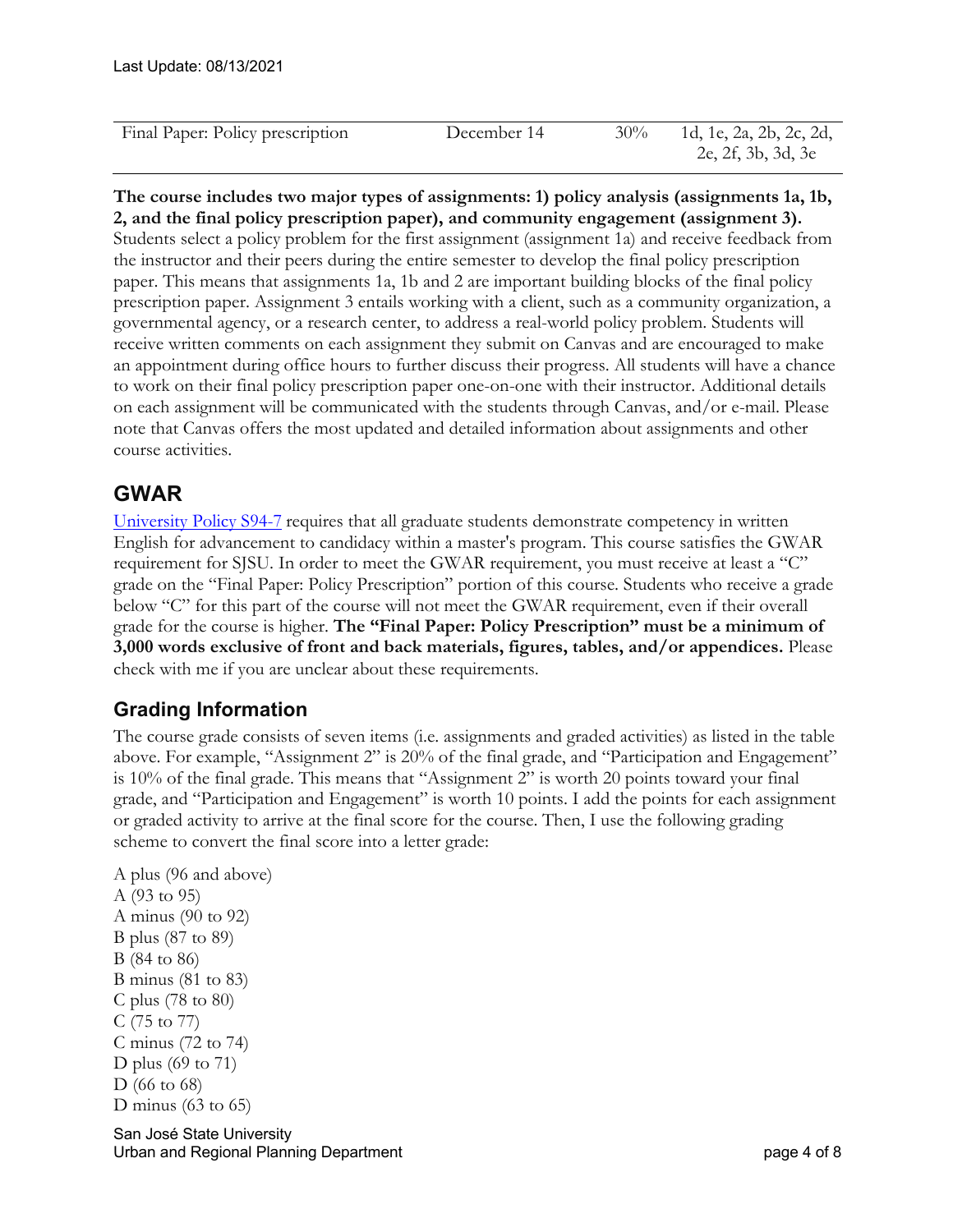#### F (below 63)

### **Other Grading and Assignment Issues**

 Students are expected to submit all assignments on the specified due dates on Canvas. Please do not score of zero. Students who turn assignments in on time will normally receive comments from me and (if applicable) their peers within 7-10 days. For late papers, the turnaround time may well take someone volunteers to review their work. This could significantly impede a student's ability to pass e-mail your assignments to me. Late assignments will be accepted but the score will be reduced 15% for missing the due date, and 5% for each day delayed afterwards. Missed assignments will result in a fourteen or more business days, and these students may lose the opportunity to receive feedback from their peers. Canvas assigns peer-reviewers automatically on the due date. Students that do not submit their assignment on time on Canvas will only have a chance to receive peer-feedback if the course because these assignments are the building blocks for writing the policy prescription paper.

### **Course Workload**

Success in this course is based on the expectation that students will spend, for each unit of credit, a minimum of forty-five hours over the length of the course (normally 3 hours per unit per week with 1 of the hours used for lecture) for instruction or preparation/studying or course related activities including but not limited to internships, labs, clinical practice. Other course structures will have equivalent workload expectations as described in the syllabus.

 Because this is a four-unit class, you can expect to spend a minimum of nine hours per week on readings, assignments, and other activities. Special projects or assignments may require additional work for the course. Careful time management will help you keep up with readings and assignments and enable you to be successful in all of your courses. For this class, you will have to undertake additional activities such as observation of a community event or interviews with planners. Details on how to complete these activities will be discussed on Canvas and provided as a part of assignment guidelines.

# **Participation Guidelines**

 **Canvas BEFORE participating in online discussion board activities.** Failure to watch recorded videos or read the assigned chapter(s) and/or article(s) will seriously hinder your ability to engage in online discussions and/or activities impacting your participation points and final grade. I Canvas. Participation in online discussions accounts for 10% of your final grade. To receive full credit in participation, I expect you to: **You are expected to have carefully read the assigned readings and watch recorded videos on** encourage you to take notes while reading assigned materials or watching recorded videos on

- posted by your peers (unless otherwise stated in discussion guidelines) • Respond to the main question(s) first and comment on at least two other submissions
- Respond to questions raised
- Ask good questions
- Present alternative views to those offered by class readings, other students or the instructor
- Raise comments that encourage other students to get engaged in the discussion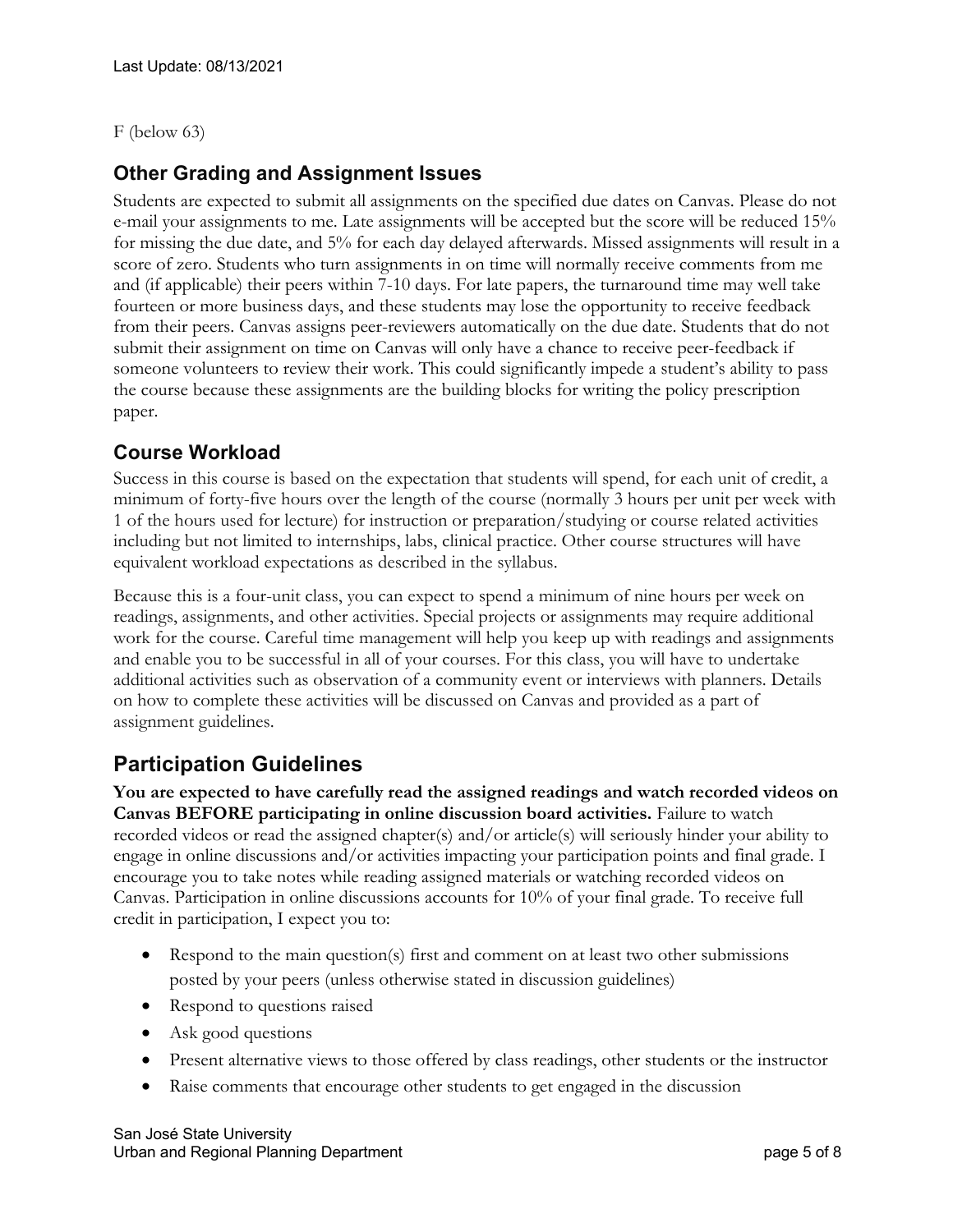• Discuss connections between materials covered in this class and other experiences or materials covered in other classes

# **University Policies**

Per University Policy S16-9, university-wide policy information relevant to all courses, such as academic integrity, accommodations, etc. will be available on Office of Graduate and Undergraduate Programs' Syllabus Information web page at <http://www.sjsu.edu/gup/syllabusinfo>/"

# **Plagiarism and Citing Sources Properly**

Plagiarism is the use of someone else's language, images, data, or ideas without proper attribution. It is a very serious offense both in the university and in your professional work. In essence, plagiarism is both theft and lying: you have stolen someone else's ideas, and then lied by implying that they are your own.

> **Plagiarism will lead to grade penalties and a record filed with the Office of Student Conduct and Ethical Development. In severe cases, students may also fail the course or even be expelled from the university.**

 **responsibility to make sure you clarify the issues before you If you are unsure what constitutes plagiarism, it is your hand in draft or final work.** 

Learning when to cite a source and when not to is an art, not a science. However, here are some common examples of plagiarism that you should be careful to avoid:

- • Using a sentence (or even a part of a sentence) that someone else wrote without identifying the language as a quote by putting the text in quote marks and referencing the source.
- Paraphrasing somebody else's theory or idea without referencing the source.
- Using a picture or table from a webpage or book without reference the source.
- Using data some other person or organization has collected without referencing the source.

The University of Indiana has developed a very helpful website with concrete examples about proper paraphrasing and quotation. See in particular the following pages:

- Overview of plagiarism at <www.indiana.edu/~istd/overview.html>
- Examples of plagiarism at www.indiana.edu/~istd/examples.html
- Plagiarism quiz at www.indiana.edu/~istd/test.html

 help, whereas even unintentional plagiarism is a serious offense. If you still have questions, feel free to talk to me personally. There is nothing wrong with asking for

## **Citation style**

It is important to properly cite any references you use in your assignments. The Department of Urban and Regional Planning uses Kate Turabian's *A Manual for Writers of Research Papers, Theses, and Dissertations*, 8th edition (University of Chicago Press, 2013, ISBN 780226816388). Copies are

 San José State University Urban and Regional Planning Department page 6 of 8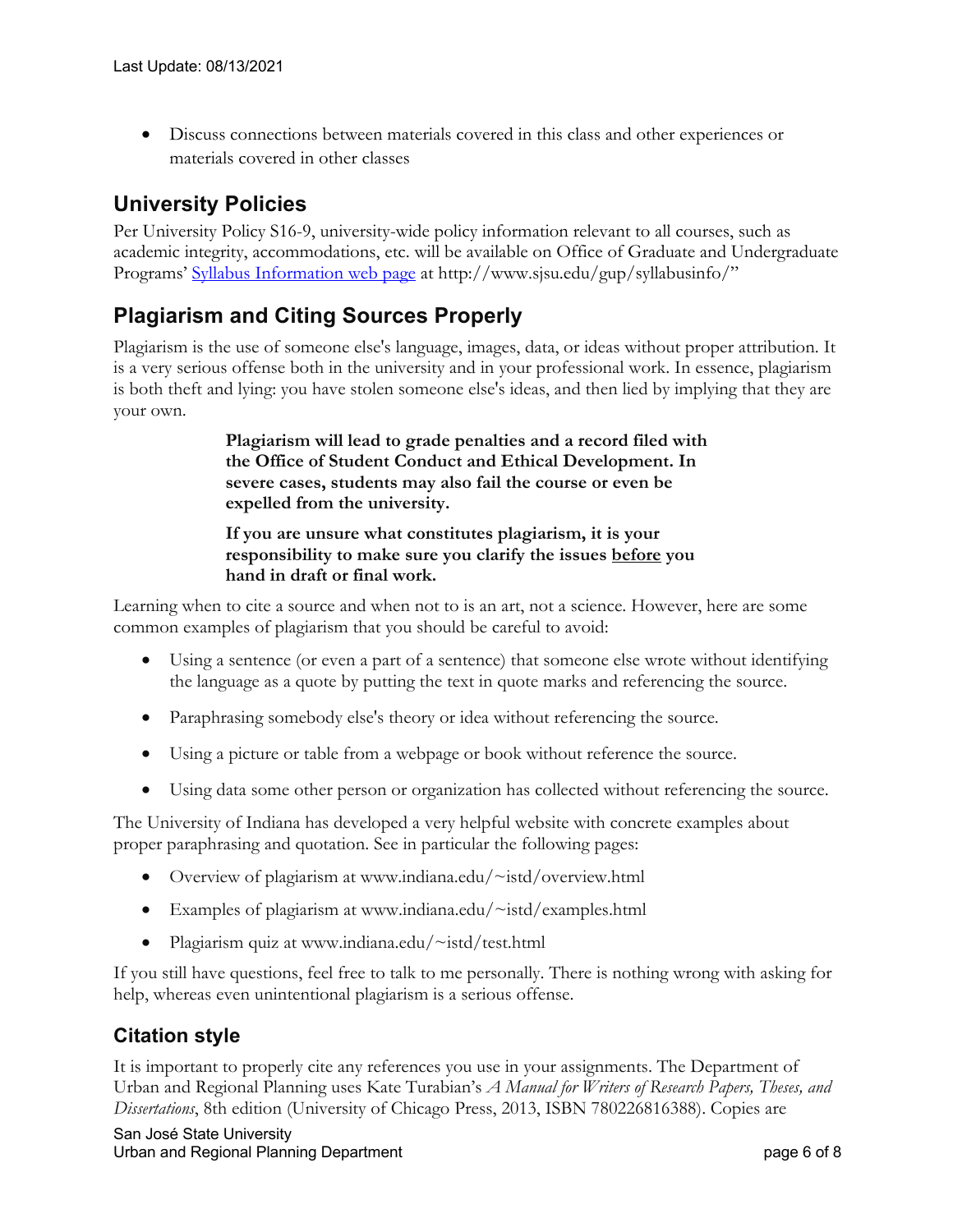second system: in-text parenthetical references, plus a corresponding reference list. available in the SJSU King Library. Additionally, the book is relatively inexpensive, and you may wish to purchase a copy. Please note that Turabian's book describes two systems for referencing materials: (1) "notes" (footnotes or endnotes), plus a corresponding bibliography, and (2) in-text parenthetical references, plus a corresponding reference list. In this class, students should use the

# **Library Liaison**

The SJSU Library Liaison for the Urban and Regional Planning Department is Ms. Peggy Cabrera [\(peggy.cabrera@sjsu.edu\)](mailto:peggy.cabrera@sjsu.edu).